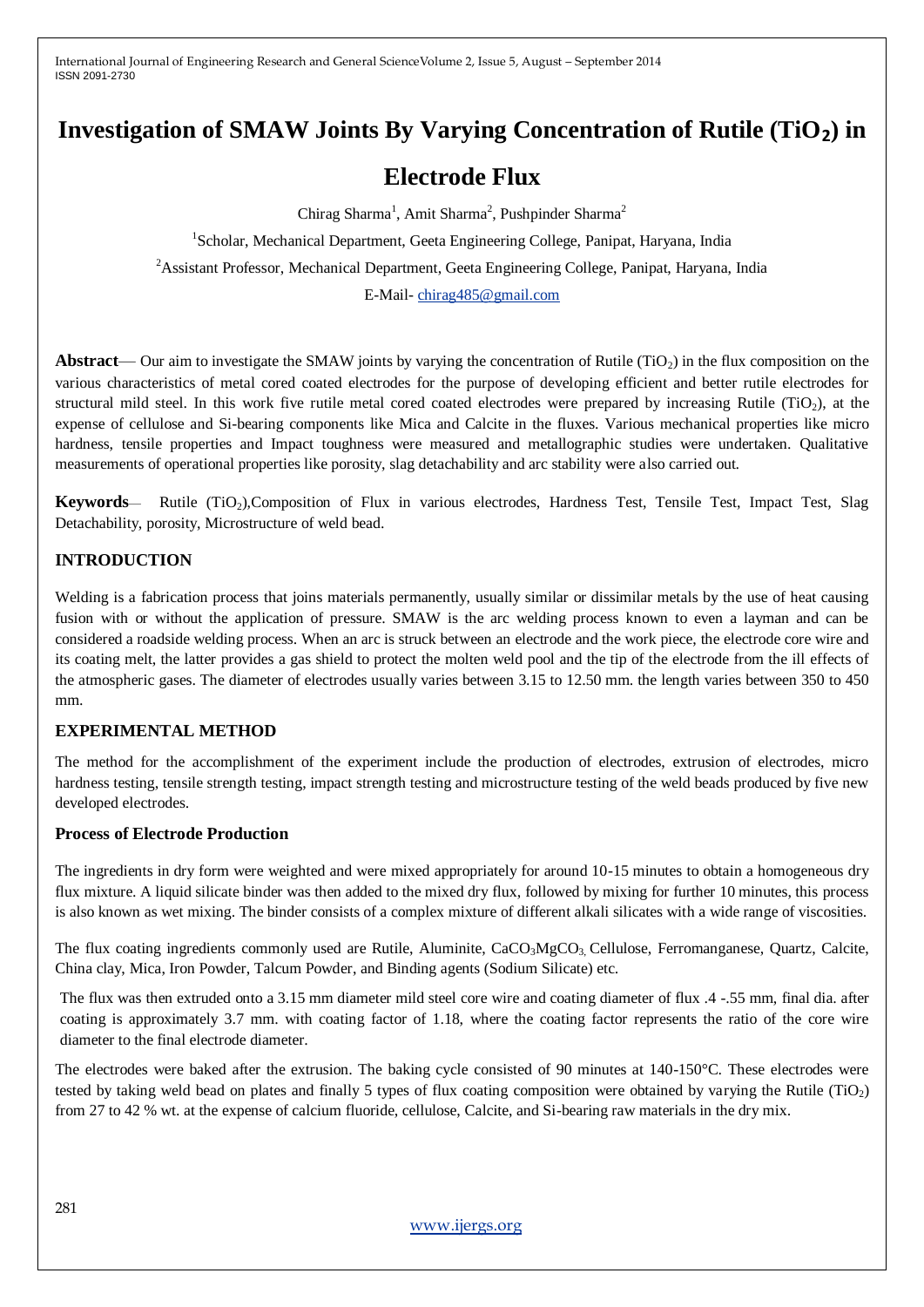## **Extrusion of Electrodes**

The final five electrodes were finally extruded from injection moulding machine. All the electrodes were produced with the same wire and different powder raw material batches.

The coating dry mix composition with the corresponding weight percentage of the components is shown in Table with Coating Composition (wt %):-

| <b>Constituents</b>                 | $27\%$ TiO <sub>2</sub> | $31\%$ TiO <sub>2</sub> | 34.5% TiO <sub>2</sub> | 39% TiO <sub>2</sub> | $42\%$ TiO <sub>2</sub> |
|-------------------------------------|-------------------------|-------------------------|------------------------|----------------------|-------------------------|
| <b>Aluminite</b>                    | 16.47                   | 16.47                   | 16.42                  | 16.39                | 16.32                   |
| CaCO <sub>3</sub> MgCO <sub>3</sub> | 7.6                     | 7.5                     | 7.3                    | $\overline{7}$       | $\overline{7}$          |
| <b>Cellulose</b>                    | 5.43                    | 5.2                     | 4.6                    | 3.9                  | 3.6                     |
| Ferromanganese                      | 6                       | 5.5                     | 5.5                    | 5.5                  | 5.5                     |
| Quartz                              | 6.52                    | 6.2                     | 5.9                    | 5.2                  | 4.8                     |
| <b>Calcite</b>                      | 9.8                     | 8.3                     | 7.6                    | 7.1                  | 6.3                     |
| <b>China Clay</b>                   | 9.8                     | 8.8                     | 7.8                    | 6.6                  | 5.8                     |
| <b>Mica</b>                         | 8.7                     | 8.4                     | 7.7                    | 6.7                  | 6.12                    |
| <b>Telcom Power</b>                 | 1.6                     | 1.6                     | 1.6                    | 1.6                  | 1.6                     |
| <b>Iron Powder</b>                  | 1.6                     | 1.1                     | 1.1                    | 1.1                  | 1.1                     |

## **RESULTS AND DISCUSSION**

#### **Slag Properties**

The slag properties by all of the flux coatings are of good quality i.e. all of them covered the bead completely. The bead was in good shape and cleans after the removal of slag. The slag produced by 31 % TiO<sub>2</sub> flux was observed to interfere with the weld pool in both of the current conditions i.e. DCEP and DCEN.

On the other hand the 27 %, 34.5 %, 39 % and 42 % TiO<sub>2</sub> slag did not interfere with the weld pool and the weld beads obtained by these electrodes were smooth and clean.

#### **Spatter**

The spatters produced in DCEP welding were observed to be more than in DCEN welding. Further it was observed that in DCEP 27 %, 31 % and 34.5 % TiO<sub>2</sub> electrodes produced more spatters than in other electrodes. In General, the spatters were easy to remove and were of medium size.



Fig. Weld beads obtained on welding with DCEN and DCEP

[www.ijergs.org](http://www.ijergs.org/)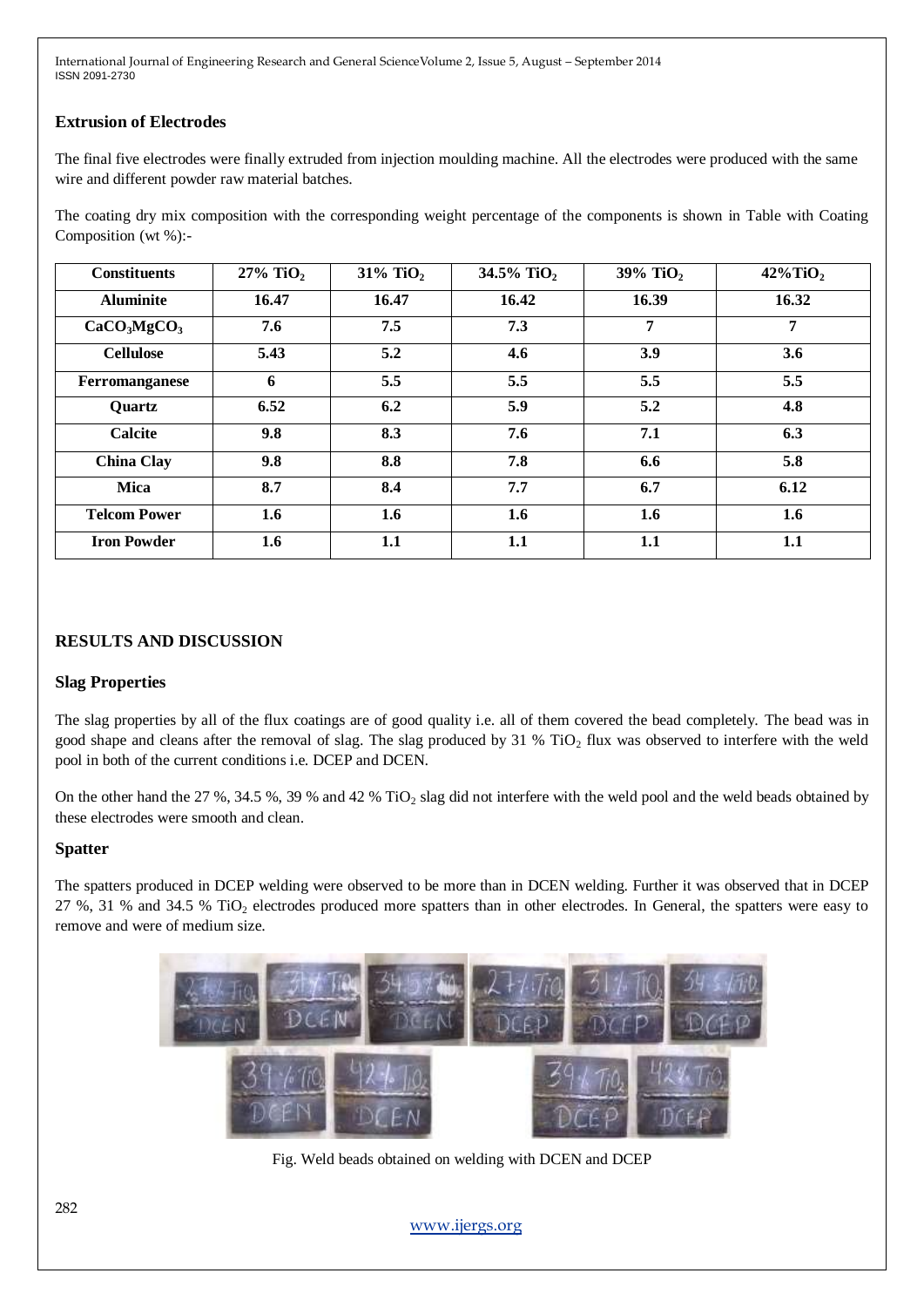## **Operational Properties**

In general, the arc stability in DCEN welding for all types of electrodes was better than that in case of DCEP. The slag produced by 27 %, 31 %, 34.5 % and 39 % TiO<sub>2</sub> electrodes was thicker than that of 42 % TiO<sub>2</sub> electrodes.

The slag detachability is good for DCEN welding for all electrodes. The slag was more difficult to detach in DCEP especially with 39 % and 42 %  $TiO<sub>2</sub>$  electrodes.

The slag for all electrodes presented porosity but it was more prominent in DCEP especially with  $42\%$  TiO<sub>2</sub> electrodes.

Observations of porosity, arc stability, slag detachability during welding:

| Coating                 | <b>Current Type</b> | <b>Arc Stability</b> | <b>Slag Detachability</b> | <b>Porosity</b>       |
|-------------------------|---------------------|----------------------|---------------------------|-----------------------|
| $27\%$ TiO <sub>2</sub> | <b>DCEP</b>         | Good                 | Good                      | <b>Present</b>        |
|                         | <b>DCEN</b>         | Good                 | Good                      | <b>Present</b>        |
| $31\%$ TiO <sub>2</sub> | <b>DCEP</b>         | <b>Medium</b>        | <b>Medium</b>             | <b>Present</b>        |
|                         | <b>DCEN</b>         | Good                 | Good                      | <b>Present</b>        |
| 34.5% TiO <sub>2</sub>  | <b>DCEP</b>         | <b>Medium</b>        | <b>Medium</b>             | <b>Present</b>        |
|                         | <b>DCEN</b>         | Good                 | Good                      | <b>Present</b>        |
| 39% TiO <sub>2</sub>    | <b>DCEP</b>         | Good                 | <b>Medium</b>             | <b>Present</b>        |
|                         | <b>DCEN</b>         | Good                 | Good                      | <b>Highly Present</b> |
| 42% TiO <sub>2</sub>    | <b>DCEP</b>         | <b>Excellent</b>     | Good                      | <b>Present</b>        |
|                         | <b>DCEN</b>         | <b>Excellent</b>     | Good                      | <b>Highly Present</b> |

**Micro hardness Measurements**— The micro hardness was measured at five points on each sides of the weld bead including the weld bead itself on a specimen.

Micro Hardness Test Results (MVH) DCEP:



Micro hardness at Weld Bead Vs TiO<sub>2</sub> Composition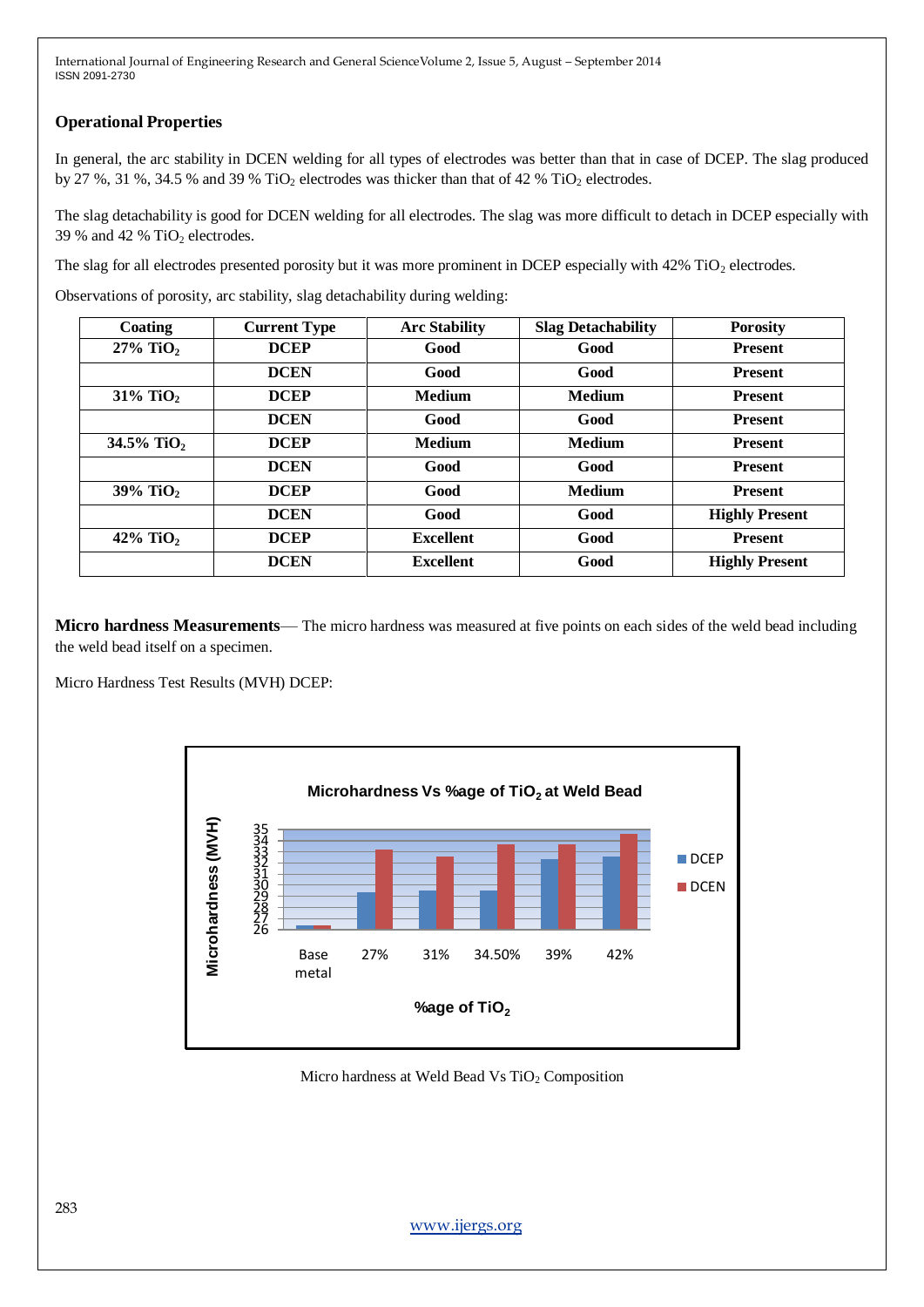

Micro hardness variation along the test coupon 27 %  $TiO<sub>2</sub>$  (DCEP)



Micro hardness variation along the test coupon 31 % TiO<sup>2</sup> (DCEP)



Micro hardness variation along the test coupon 34.5 % TiO<sup>2</sup> (DCEP)



Micro hardness variation along the test coupon 39 %  $TiO<sub>2</sub>$  (DCEP)



Micro hardness variation along the test coupon 42 %  $TiO<sub>2</sub> (DCEP)$ 



Micro hardness variation along the test coupon 27 % TiO<sup>2</sup> (DCEN)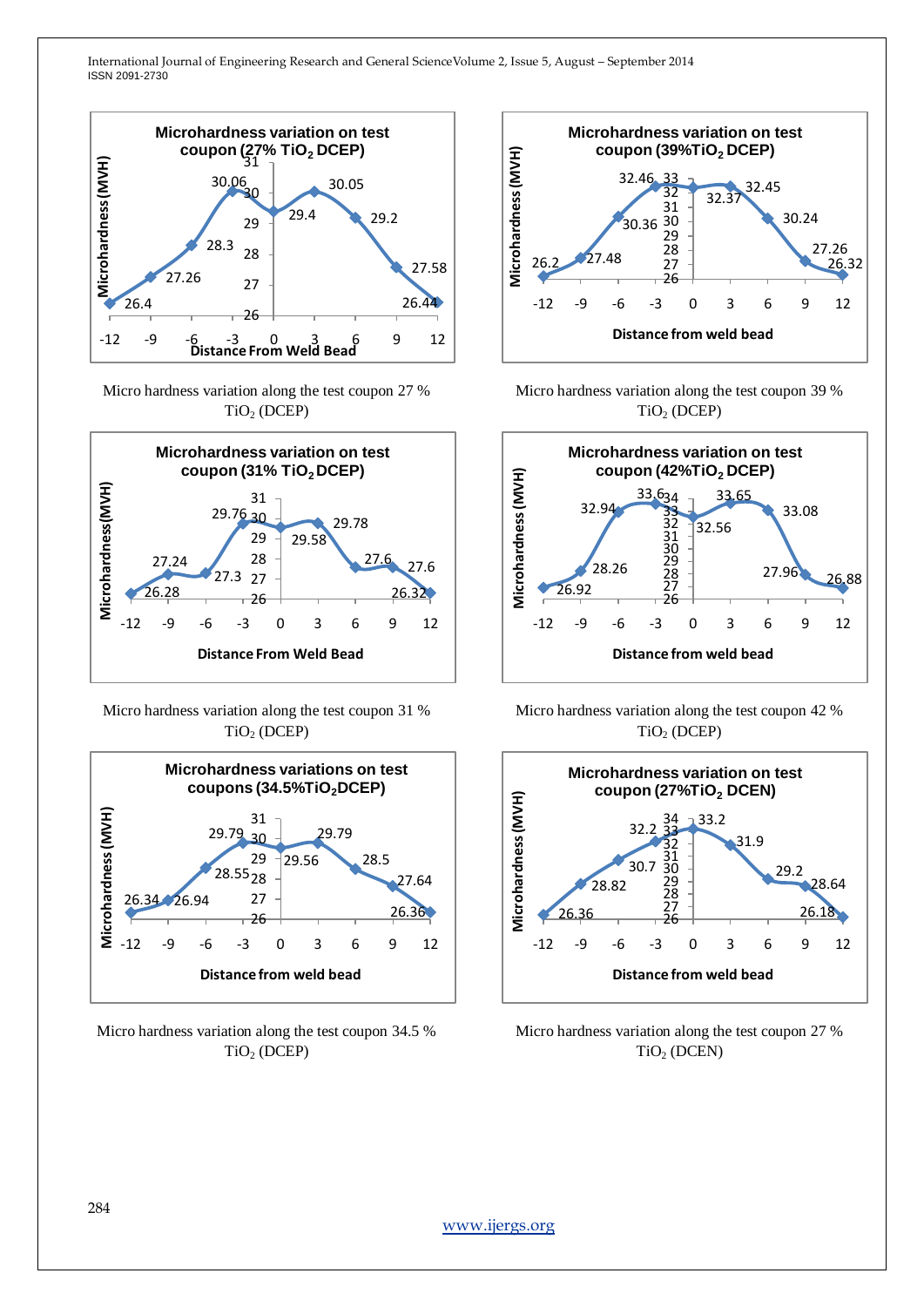

Micro hardness variation along the test coupon 31 % TiO<sup>2</sup> (DCEN)



Micro hardness variation along the test coupon 34.5 %  $TiO<sub>2</sub>$  (DCEN)



Micro hardness variation along the test coupon 39 % TiO<sup>2</sup> (DCEN)



Micro hardness variation along the test coupon 42 % TiO<sup>2</sup> (DCEN)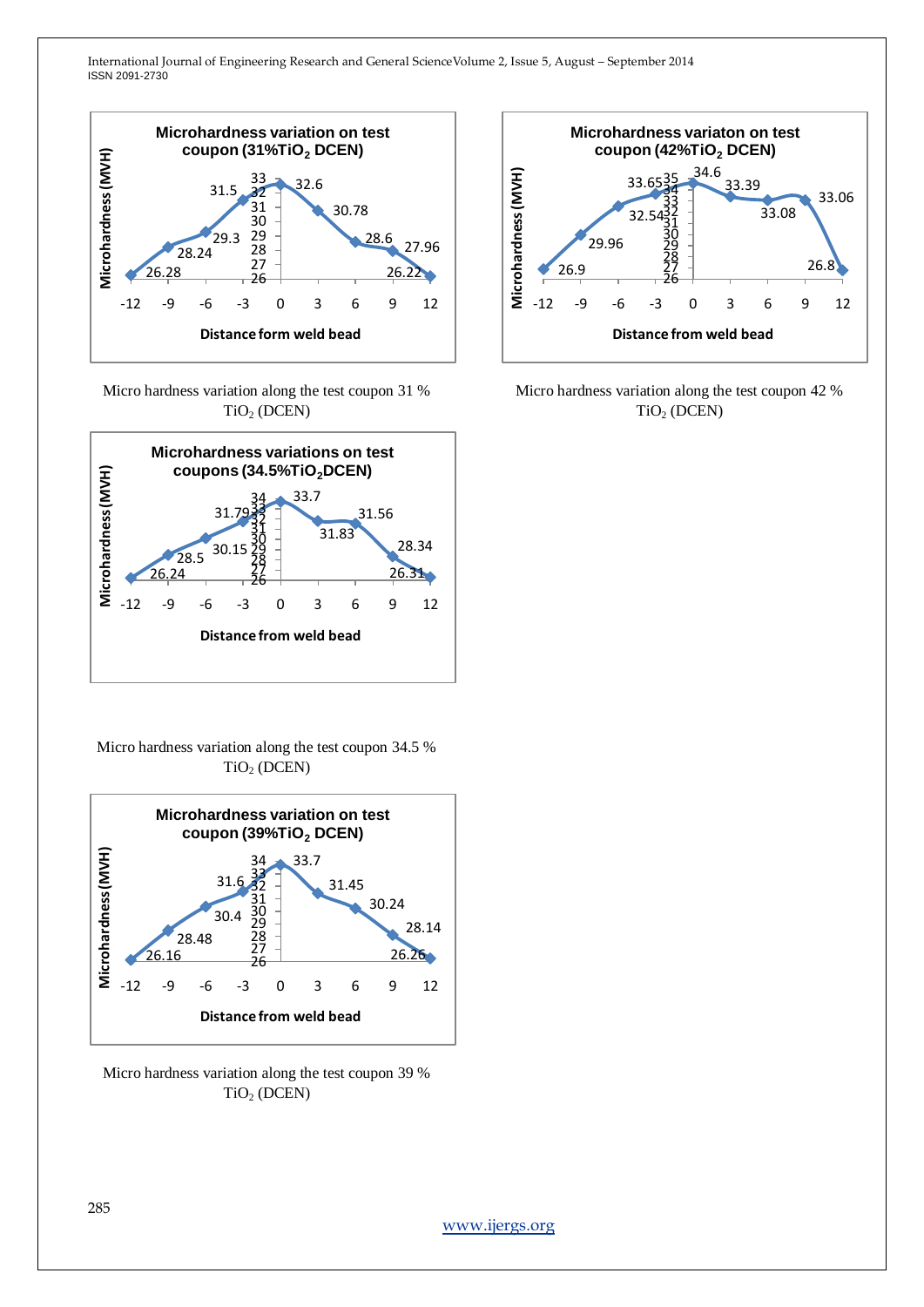## **Tensile Properties Test Results**

The results of tensile properties measurements are recorded in Tables for DCEP and DCEN currents respectively. The elongation is decreased with decrease in tensile strength.



Histogram for Tensile Properties for DCEP





#### **Charpy V Notch Impact Test Results**

Charpy V notch test samples were prepared for the impact strength measurements. These test coupons were dipped in liquid nitrogen to drop their temperature from room temperature to -30  $^{\circ}$ C, -20  $^{\circ}$ C,-10  $^{\circ}$ C and 0  $^{\circ}$ C by varying the dipping time of test coupons in the liquid nitrogen.

The results showed that the toughness of the weld coupon increases as the percentage of  $TiO<sub>2</sub>$  is increased for both types of current conditions. The variations of impact energy with temperature for DCEP and DCEN are shown in figures respectively. Toughness is related to the hardness and tensile properties of the material. The toughness of the weld metal is reported to be increased with a reduction in tensile strength of the weld coupon and an increment in toughness is also observable with an increment in micro hardness of the weld coupon.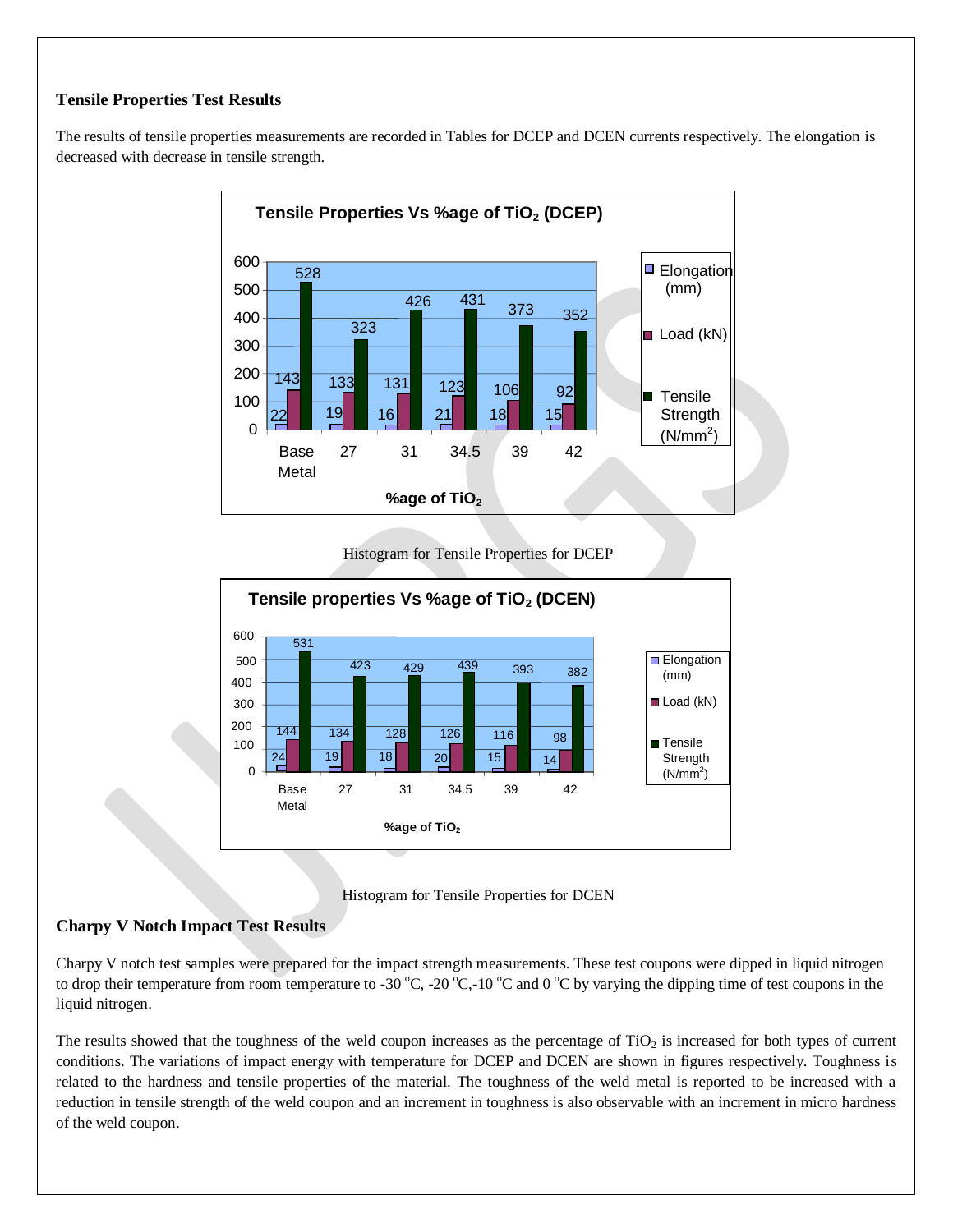

Energy Vs Temperature graph of impact Test Results (DCEP)



Energy Vs Temperature graph of impact Test Results (DCEN)

#### **Microstructure Test Results**

The microstructure of base metal shows ferrite grains and small quantities of pearlite at the grain boundaries.

In the electrodes having  $27\%$  TiO<sub>2</sub> and  $31\%$  TiO<sub>2</sub> small quantity of grain boundary ferrite is observed whereas the acicular ferrite is prominently present. The presence of pearlite is also observable with a minute quantity of martensite which results in small increment in micro hardness.

For electrodes having 34.5 %, 39 % and 42 % TiO<sub>2</sub> acicular ferrite is much less than that of 27 % and 31 % TiO<sub>2</sub> electrodes microstructure. With the presence of pearlite, aggregates of cementite are also observable. Precipitates of aligned martensite are also noticeable. The presence of cementite and aligned martensite results in increased micro hardness. Such type of microstructure renders the weld metal with low ductility and increased toughness. The presence of martensite is more prominent in DCEN welding than that of DCEP.